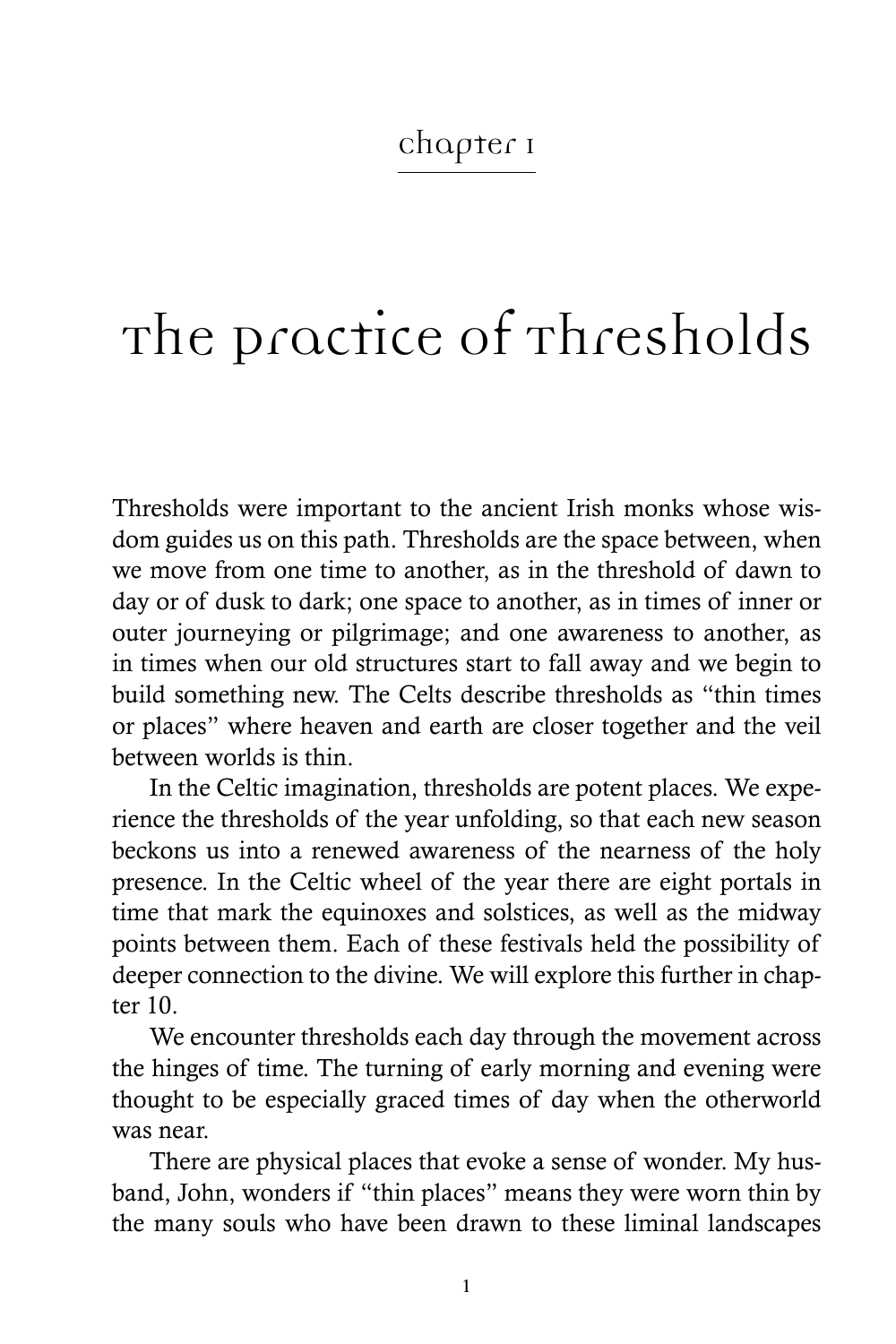and sought prayer there. When we lead pilgrimages together in Ireland, there is a keen sense in the holy sites we visit of the thousands of prayers that have washed over the place.

The ancient Celts used to have "threshold stones" at the entrance to a sacred site, one on either side of the portal or passageway. (We still find this tradition alive in many of the monastic ruins as well.) The stones were markers and reminders that the soul was crossing over into a sanctified space. In many of these places, churches were later built, which shows a continuity of awareness of sacred places.

Philip Sheldrake writes that the Celtic peoples had "a fascination for the spiritual quality of boundary places. Living on physical boundaries also symbolized a state of liminality—of living literally and spiritually on the margins or between worlds, the material one and the spiritual one."1 The monks were drawn to edge places, inspired by monks before them who had fled to the desert. The Celtic Church grew on the very borders of civilization, at the outer edge of Europe and beyond much of the reach of the Roman Empire. In a seventh-century letter to Pope Boniface IV, St. Columbanus described his people as *ultimi habitatores mundi*, "inhabitants of the world's edge."2 They lived at the very fringes of the ancient world and embraced the perspective it gave them.

I love this image and wonder what it would mean for each of us to claim that identity. What does it mean to be an inhabitant of the world's edge? To go out to wild threshold places, into the holy darkness, and embrace a fertile and wide expanse of possibility there beyond the safe constructs of culture and the expectations that slowly suffocate our creative hearts?

We encounter thresholds in our experience as well—those times when life shifts, sometimes out of choice, and often because of circumstance. My mother's death in 2003 was a huge threshold in my life not of my choosing, while John and my move to Europe in 2012 was a deliberate choice. Both were extraordinarily challenging, each in their own ways and full of their own kind of grace.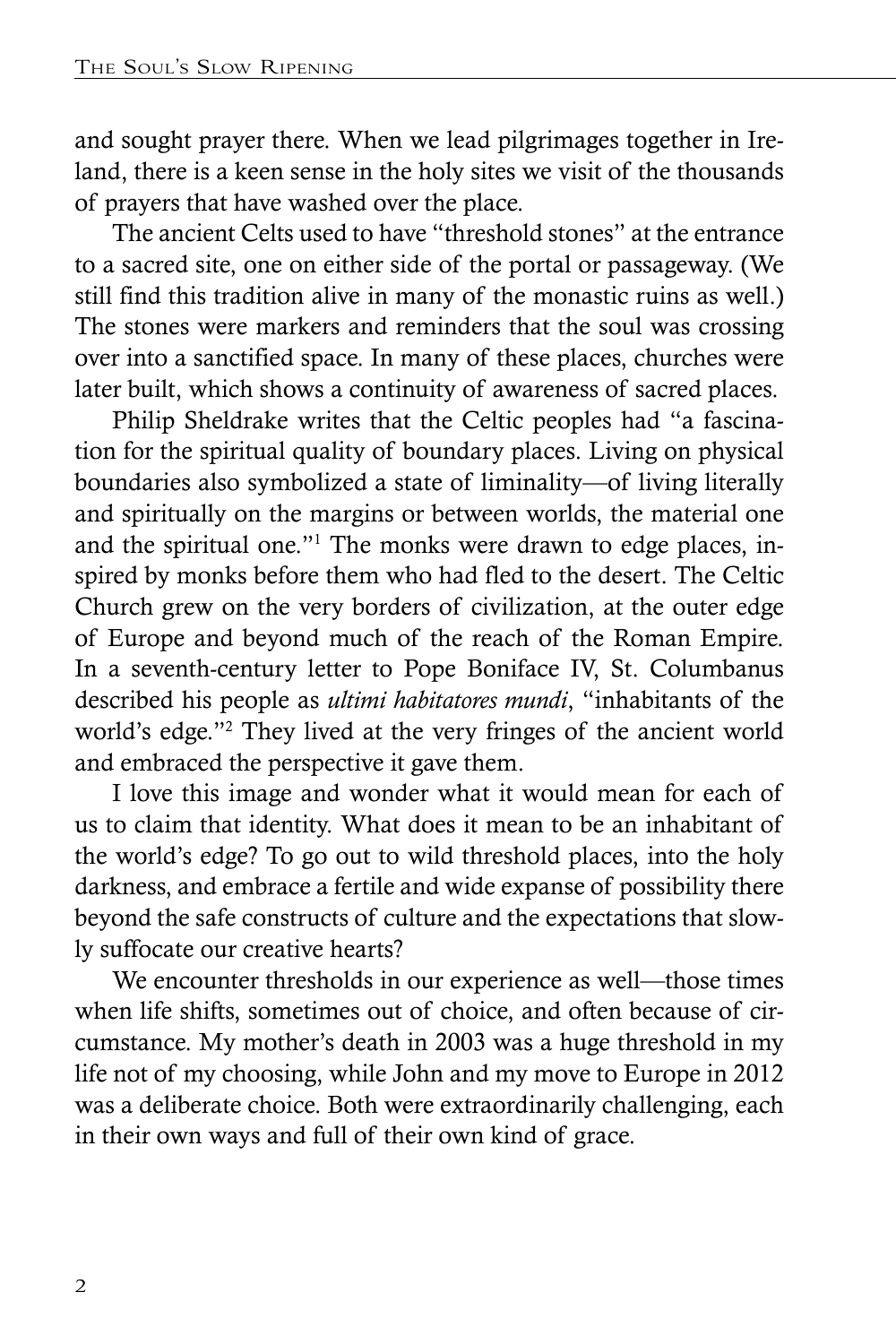## Thresholds and Discernment

If you are in a place of discernment in your life, a season of pondering next steps, then you are on a threshold as well. Thresholds are liminal times when the past season has come to a close but there is a profound unknowing of what will come next.

The Celtic monks were deeply influenced by the stories of the desert mothers and fathers. There is a wonderful story from St. Anthony that goes like this: "Abba Antony said to Abba Joseph, 'How would you explain this saying?' and he replied, 'I do not know.' Then Abba Anthony said, 'Indeed, Abba Joseph has found the way, for he has said: "I do not know.""3

"I do not know," and "[He] has found the way." We are invited to release everything to which we cling too tightly: our need to be right, our need to feel secure, our need to be in control. None of those is the way according to the desert and Celtic monks.

Thresholds are challenging because they demand that we step into the in-between place of letting go of what has been while awaiting what is still to come. When we are able to fully release our need to control the outcome, thresholds become rich and graced places of transformation. We can only become something new when we have released the old faces we have been wearing, even if it means not knowing quite who we are in the space between.

Thresholds are as much imaginal places as they are literal and physical ones. The Celtic imagination saw this liminal place alive within us. Dolores Whelan writes, "The imaginal world is the region between the physical or material world and the spiritual world or ultimate mystery or source. This is the Celtic otherworld, Tír na nÓg, also known as the *mundus imaginalis* of the Celts. This otherworld is not an archetype produced by the unconscious mind, nor is it a product of fictional imagination. It is a dimension of reality that exists within the world and with the psyche or soul, the inner dimension of self."4

As spiritual seekers, we are called to live with one foot in the world of earthly and everyday experience. The other foot is in the transcendent realm where the divine breaks through our ordinary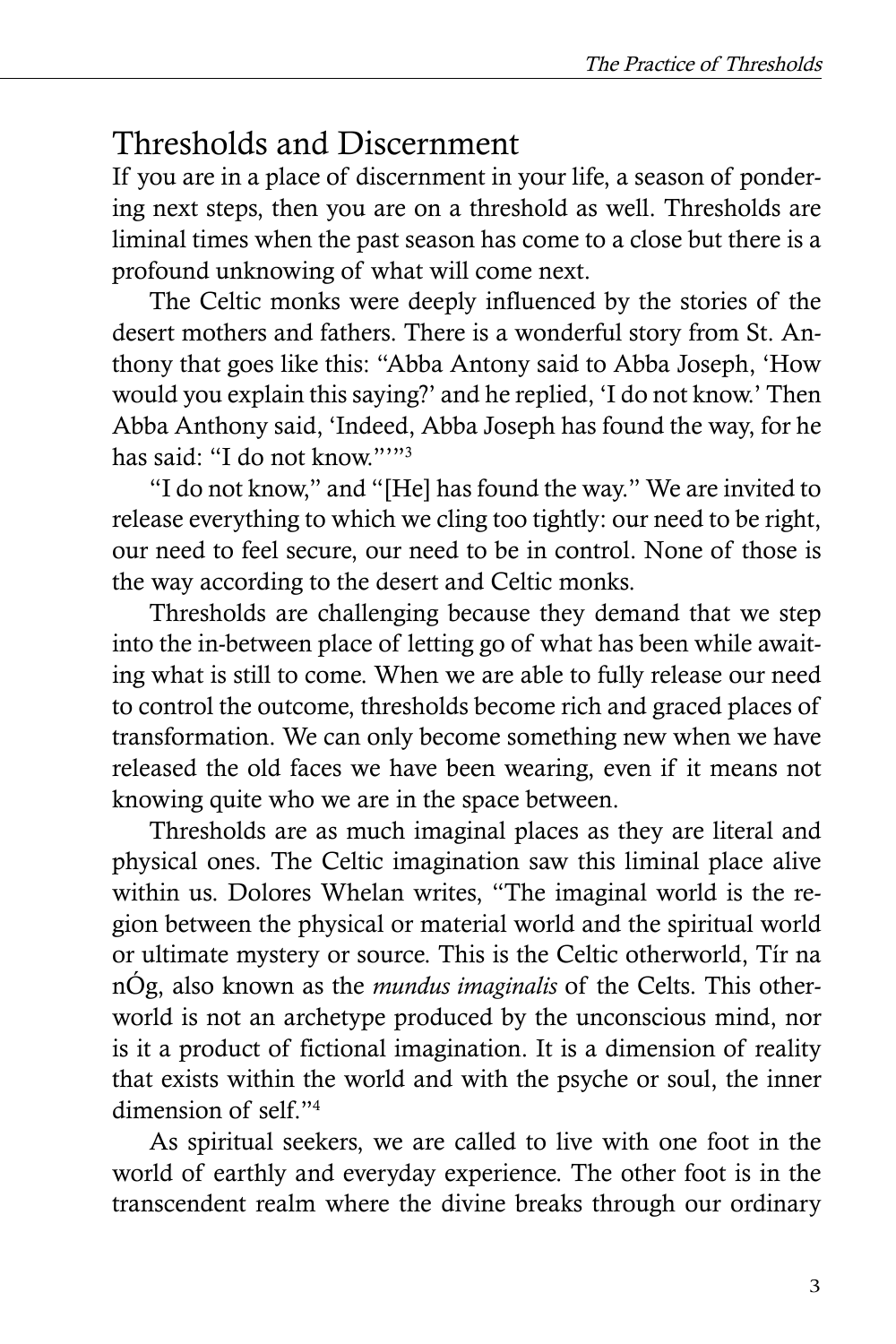consciousness. To hold this kind of imaginal awareness is to recognize heaven on earth and the kingdom breaking through in each moment.

When we are in discernment, it means keeping an eye attuned to the ways that the holy touches us through experience. We can cultivate the capacity to see another layer of reality at work. We can listen for symbols and encounters with this numinousness because it happens within the very deepest recesses of our souls. To allow the soul's slow ripening asks that we sit in the mystery, at times on the threshold, awaiting the moment of fullness.

# St. Brigid of Kildare

In Ireland, Brigid is one of the three patron saints of the land, alongside Patrick and Columba. We don't know many details of her life, and there is great evidence that she is part of a much older lineage extending back to the Irish triple goddess Brigid of pre-Christian times who was the goddess of poets, smithwork, and healing.

The saint is said to have been born on a threshold. Her mother was standing, straddling a doorway, when Brigid came into her earthly form. There is a tradition from this of midwives calling upon the presence of Brigid at the time of birth, honoring her reality as a midwife of the threshold place.

Most of what we know about St. Brigid comes from *Life of Brigid*, written by the monk Cogitosis in the second half of the seventh century. *Life* emphasizes her healing, her kinship with animals, her profound sense of hospitality and generosity, and her concern for those oppressed. These stories of the saints are not meant to be literal or historical but spiritual, mythical, archetypal, and psychological, resonating with the deepest parts of our souls.

Her feast day is February 1, which in the Celtic calendar is also the feast of Imbolc and the threshold into springtime. It is the time when the ewes begin to give birth and give forth their milk, and it heralds the coming of longer and warmer days. Brigid is believed to bring the first sign of life after the long, dark nights of winter. She breathes into the landscape so that it begins to awaken. Snowdrops, the first flowers of spring, are one of her symbols.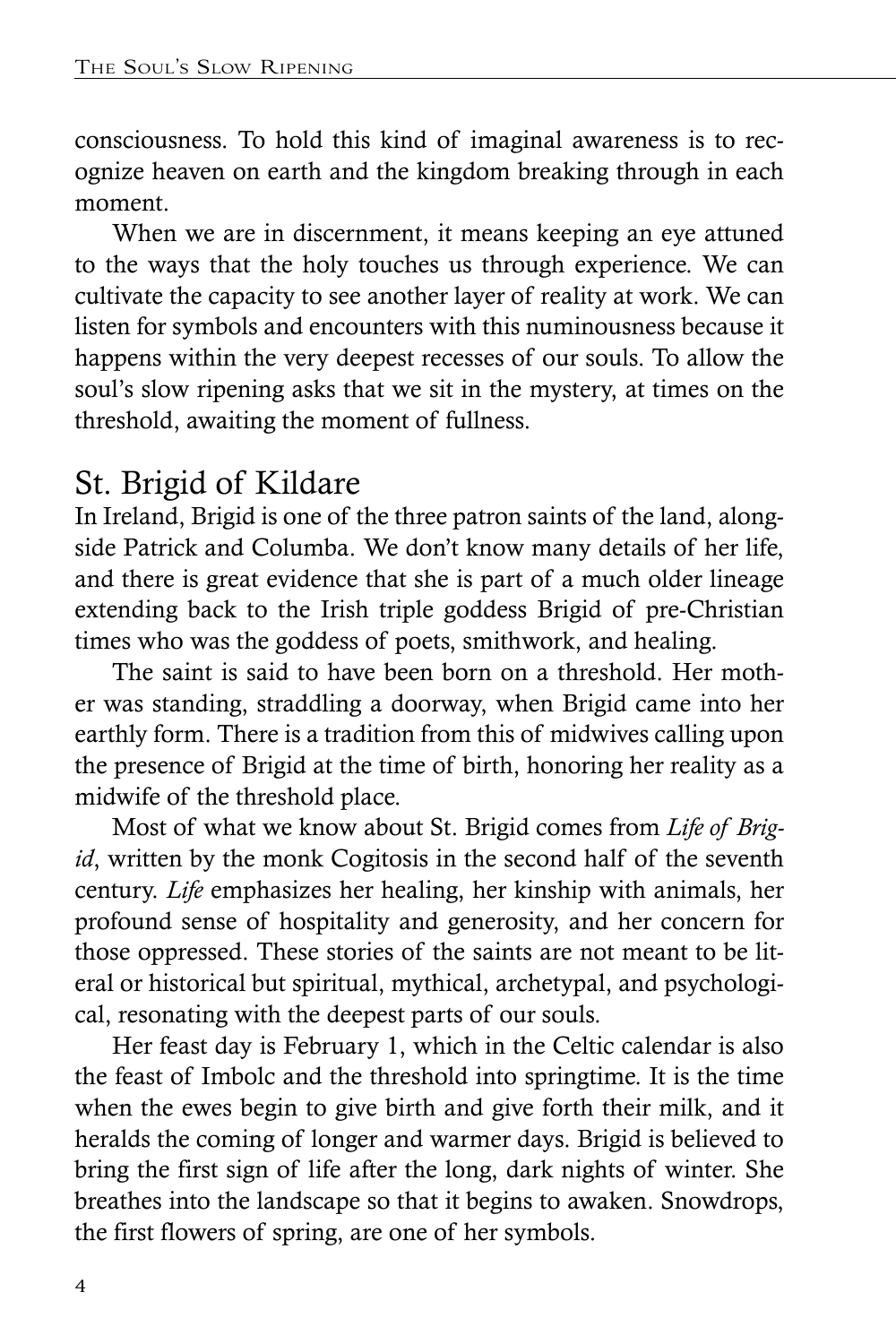Often in Ireland, I have heard Brigid described as a bridge between the pre-Christian and Christian traditions, between the other world and this one. She bridges the thresholds between traditions and draws them together under her mantle.

Consider calling upon Brigid each morning of the coming days, asking her to help you tend the threshold of your life right now.



# Scripture Reflection by John Valters Paintner

#### *Lectio Divina*

Each chapter will have a scripture passage that you will be invited to pray with in the ancient practice of lectio divina. *Lectio divina* means "sacred reading" and is an ancient, contemplative way of praying with sacred texts that is practiced in monastic communities. Lectio asks us to release our desire to have something happen or know what a text means for us and to drop down into our intuitive sense and wait to receive whatever gifts may be offered to us. If you are unfamiliar with this way of praying, please refer to the guidelines in the appendix and apply those guidelines to your reading of this passage:

> Thus says the LORD: Stand at the crossroads, and look, and ask for the ancient paths, where the good way lies; and walk in it, and find rest for your souls.

—Jeremiah 6:16

#### *Biblical Context*

The prophet Jeremiah grew up during the religious reforms of the good King Josiah. The Book of the Law had been rediscovered, and with the help of the prophetess Hulda, the people of Judah were returning to the covenant and to God. It was a time of great spiritual renewal and hope for the Chosen People.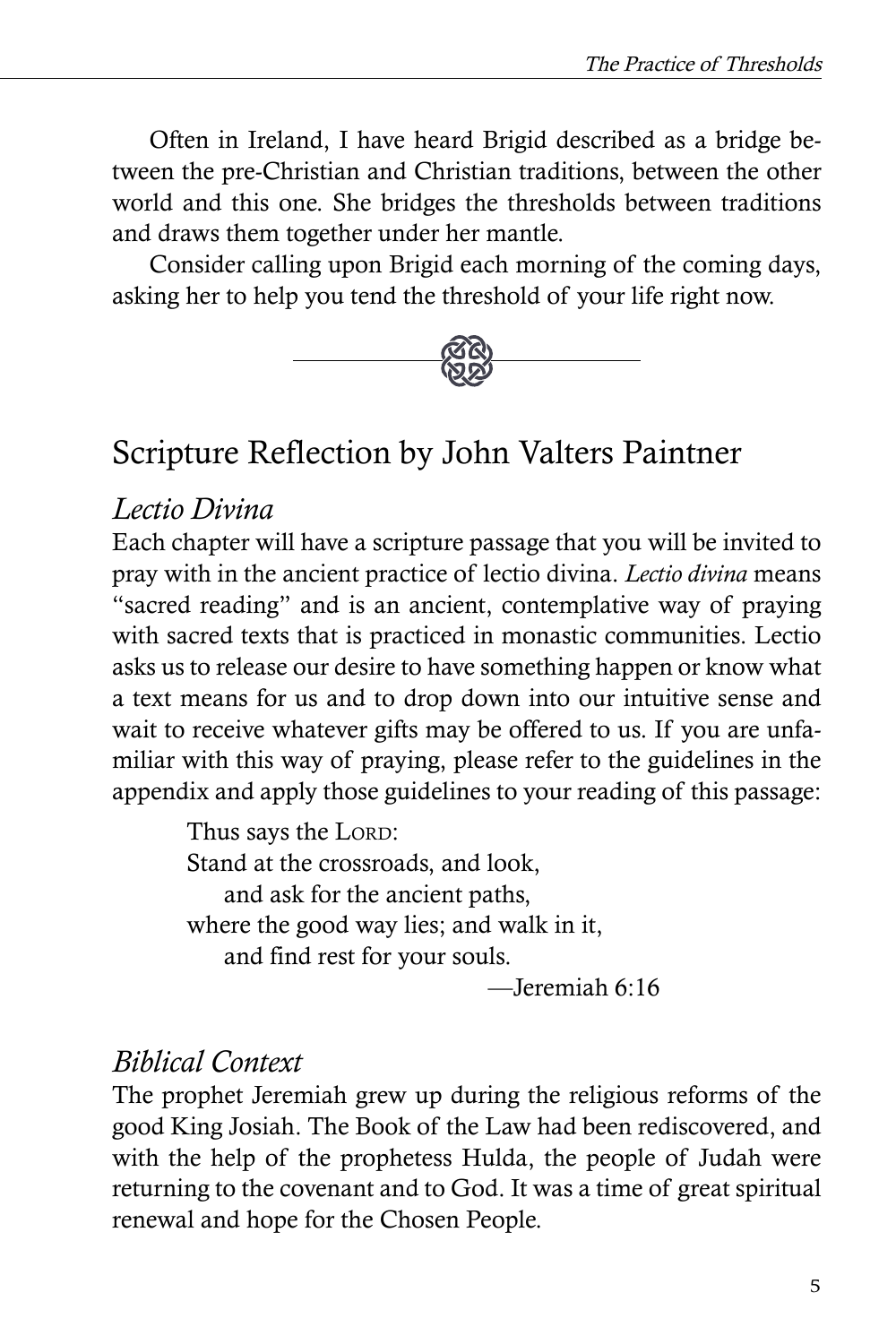But then King Josiah died in battle against the Egyptians and the reforms were thrown out with the new king. (Fortunately, the religious movement started by King Josiah did continue. During the Babylonian Exile, the followers of these reforms became known as the Deuteronomists and were responsible not only for writing the book of Deuteronomy but also compiling and editing most of what we think of today as the Old Testament.)

Jeremiah recognized that Josiah's movement was the last chance to avoid the judgment of God. The Chosen People had broken the covenant for too long, and the consequences were going to be disastrous. Jeremiah envisioned the total destruction of the kingdom. Nothing would be left intact, and everyone would be affected. While some prophets wrote to warn the people from impending doom and destruction, Jeremiah was both pessimistic and hopeful. He was pessimistic in that, with the death of Josiah, Jeremiah believed that the punishment of Judah was inevitable. And yet he still preached. His hope was not in the immediate future but in an age to come. He hoped that some would survive. He hoped that they would look back on all that had happened and realize their mistakes so they could restore the covenant with God. One gets the sense that this was more a hope of Jeremiah's rather than faith in its certainty.

Jeremiah did not live to see the covenant restored. But his teachings became a cornerstone to the slow rebuilding of faith among God's people. In his words, the exiles found important lessons that led them back to God and the Promised Land. The book Jeremiah left behind became an important aid to learning from the mistakes of the past and discerning the path ahead.

In Jeremiah 6:16, Jeremiah warns the Israelites that they stand at the threshold of a new era. There is a crossroad before them, and they must choose the correct path. Staying where they are is not an option. Their enemies are in pursuit. Staying put means death. To live, one must move.

Not every journey, whether physical or spiritual, is intended. The people of Judah had no intention of going anywhere. They were quite comfortable with their lives, too comfortable. When Jeremiah confronted them about their transgressions against God and one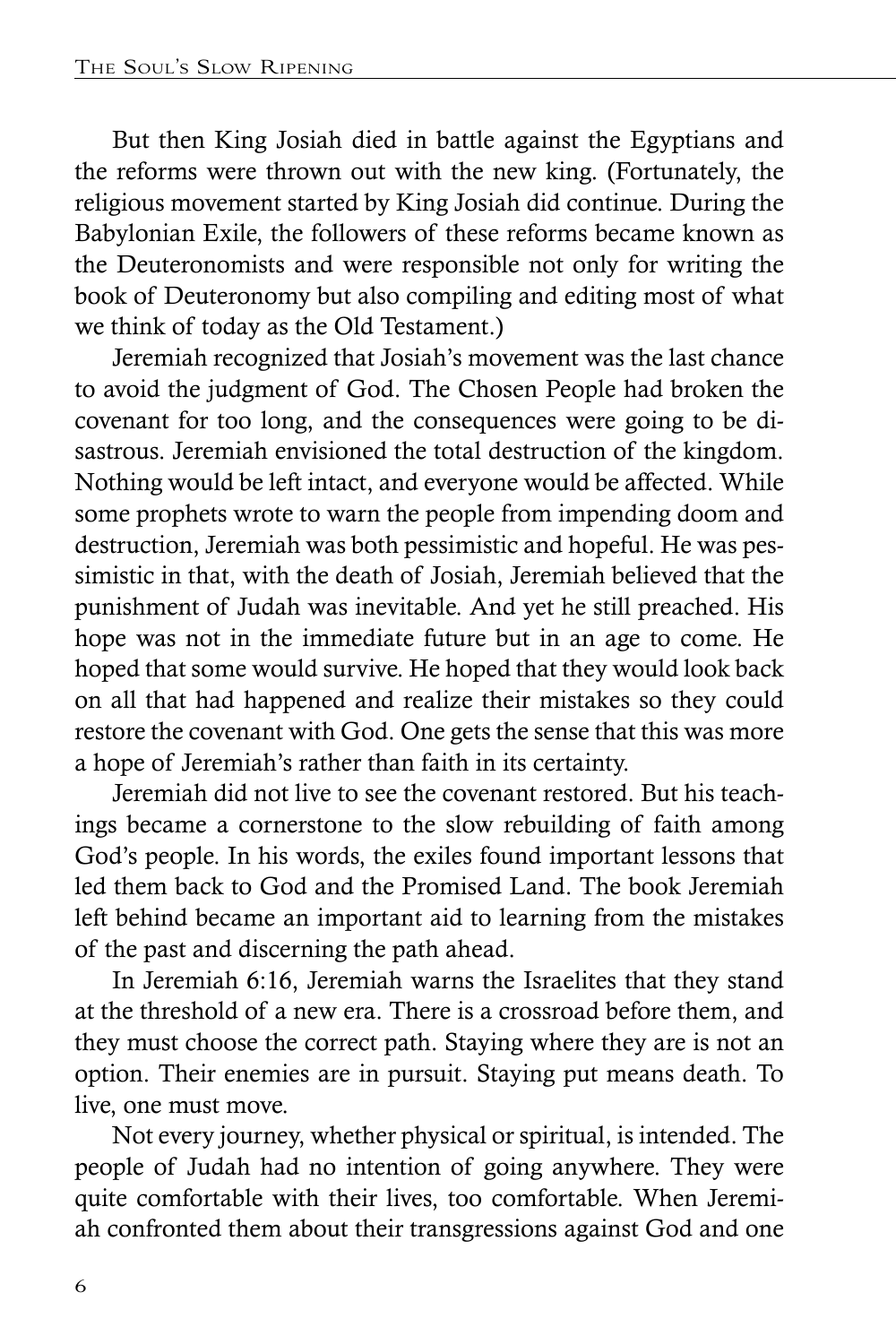another, they refused to be moved. But their misdeeds and their stubbornness forced a change.

They failed to see the threshold they were standing on, even as the prophet pointed it out. When the Exile came, they had wasted their chance to stop and consider their options. Fortunately, for those who survived, they had the words of Jeremiah to comfort and guide them.

### *Personal Reflection*

Have you ever entered a room and suddenly realized that you've completely forgotten why you were there? (Be honest; I know I'm not alone on this one.) Well, don't panic. There may be a perfectly reasonable and comforting explanation for it.

A recent scientific theory going around is that it's not just a "senior moment." It very well may be a normal brain function. When we walk across a threshold, a door or other barrier of some kind, our subconscious minds recognize that we are going from one environment to another. To prepare us for the possible dangers of a new space, our brains do a quick short-term memory dump in order to free up more active cerebral computing space so we can more quickly adapt and react to whatever we may encounter.

You aren't losing your mind. It's an evolutionary adaptation that allowed your ancestors to survive and you to be here now.

In hindsight, there were plenty of warning signs that my time at the high school I taught at in Seattle was nearing an end. I just wasn't ready to see them. I appreciated the blessing of teaching (and learning about) a subject I love: Hebrew Scriptures. I worked with many great people, and most of the students were delightful.

But there were conflicts; there were struggles. I tried overlooking them. It just made matters worse.

So when the subject I loved was pulled out from under me, I could no longer ignore that I was being driven from my comfortable (if not completely perfect) home. I was at a crossroads that I did not ask for. I didn't want to be there. I wanted things to stay the same.

But life is movement. Life is change.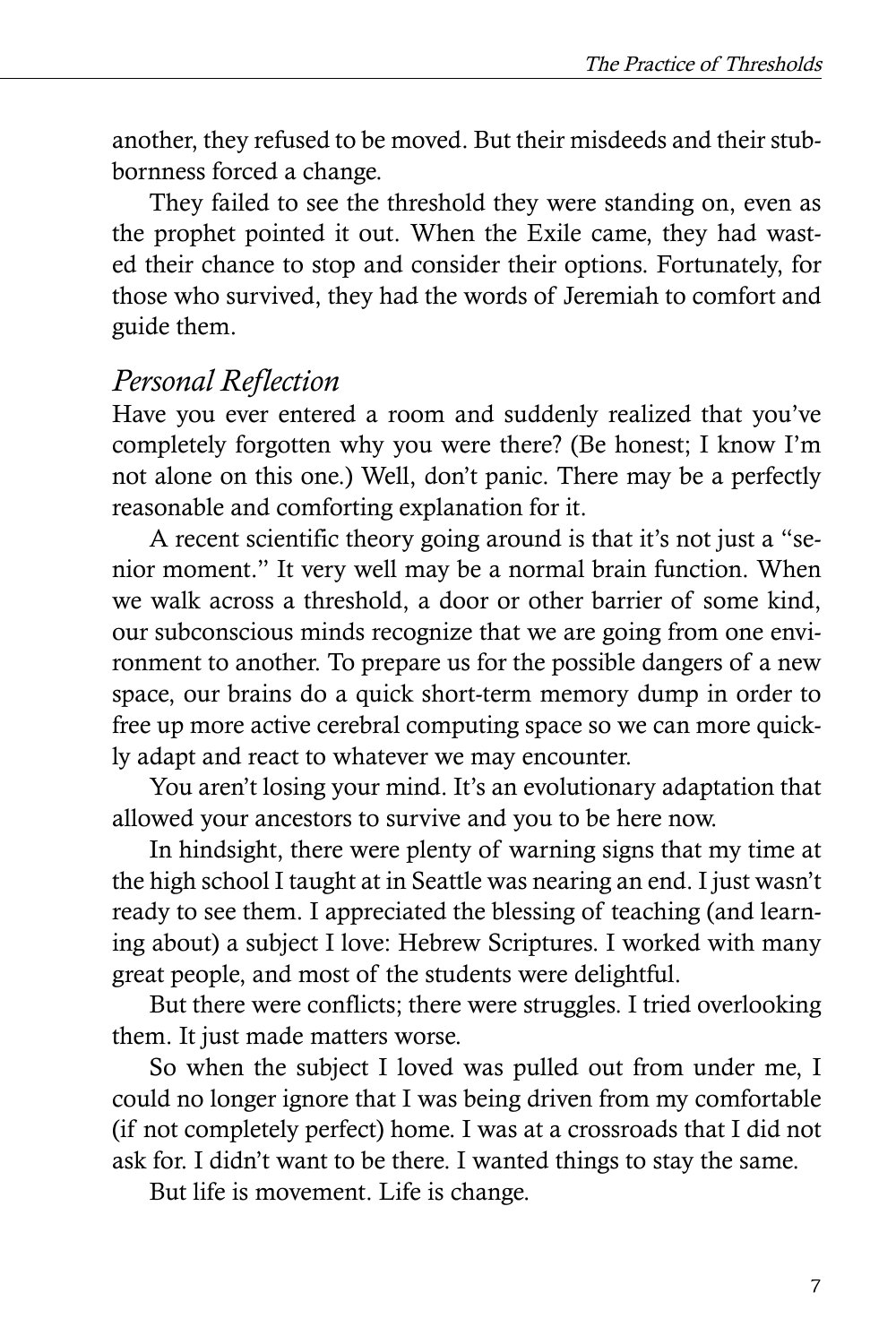And so I quit my job, we sold our home and most of our belongings, and we traveled to Europe. We became exiles, strangers in a strange land. And it was good.

I needed the change. It was time. But it could easily have been nothing more than a long vacation or retreat from reality, leaving everything behind and forgetting all my problems. But I used our time living in Vienna as an opportunity to look back and reflect. I took time to stand on the threshold, consider, and learn from the past before moving forward. It is an ongoing journey, but the threshold demands reflection and openness.

Now living in Ireland, I have discovered new possibilities beyond my imagining. We have settled in a city with a vibrant theater and film culture, both of which are passions of mine. I now have time to write—short stories and plays and film scripts—and am involved with a wonderful community of people who support one another in bringing these to life. When we stand at the threshold, we can't possibly know what awaits us.



## The Practice of Thresholds

In the days ahead, become aware of all the times you cross a threshold. This might be moving from one space to another—entering through a doorway, transitioning from one activity to the next, or tending the thresholds of the day, especially at dawn and dusk. Pause at each and offer a short blessing, simply becoming aware of the possibilities alive in the moment. See if the threshold helps call forth the thinness of this moment, making the voice of the divine more accessible.

Reading this book and taking on its practices is a threshold experience, inviting you to an inner journeying from old patterns into renewed commitments to intimacy with God. It is about a shift in awareness as you seek to embrace a new vision.

Wander out to edge places—the threshold of shoreline, where forests begin, or borders between towns—and ponder those thresholds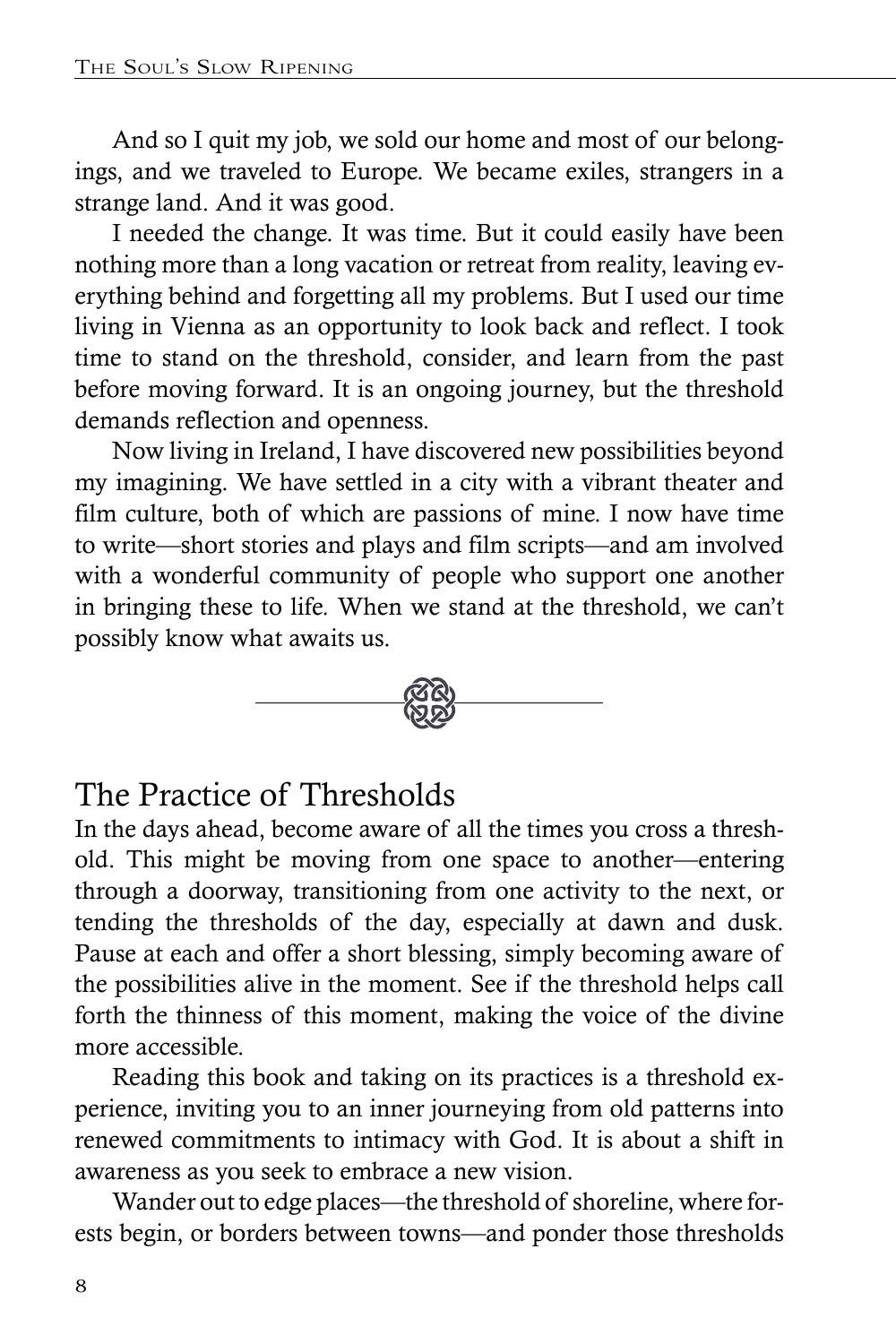within you. Bless each threshold you cross, that you might remember to hold loosely all that you think you know.

We are forever crossing thresholds in our lives, both the literal kind when moving through doorways, leaving a building, or passing into another room, and the metaphorical thresholds, when time becomes a transition space of waiting and tending. We hope for news about a friend struggling with illness; we long for clarity about our own deepest dreams.

In the monastic tradition, *statio* is the practice of stopping one thing before beginning another. It is the acknowledgment that in the space of transition and threshold is a sacred dimension, a holy pause full of possibility. This place between is a place of stillness, where we let go of what came before and prepare ourselves to enter fully into what comes next.

When we pause between activities or spaces or moments in our days, we open ourselves to the possibility of discovering a new kind of presence to the darkness of in-between times. When we rush from one thing to another, we skim over the surface of life, losing the sacred attentiveness that brings forth revelations in the most ordinary of moments.

*Statio* calls us to a sense of reverence for slowness, for mindfulness, and for the fertile dark spaces between our goals where we can pause and center ourselves, and listen. We can open up a space within for God to work. We can become fully conscious of what we are about to do rather than mindlessly completing another task.

We often think of these in-between times as wasted moments and inconveniences, rather than opportunities to return again and again, to awaken to the gifts right here, not the ones we imagine waiting for us beyond the next door.

## Photography Exploration: Thresholds

In each chapter of this book, I will invite you to go on a contemplative walk. There are some simple guidelines for this in the appendix. Essentially, this is a walk where you aren't trying to get anywhere but simply striving to pay attention step by step to what calls to you.